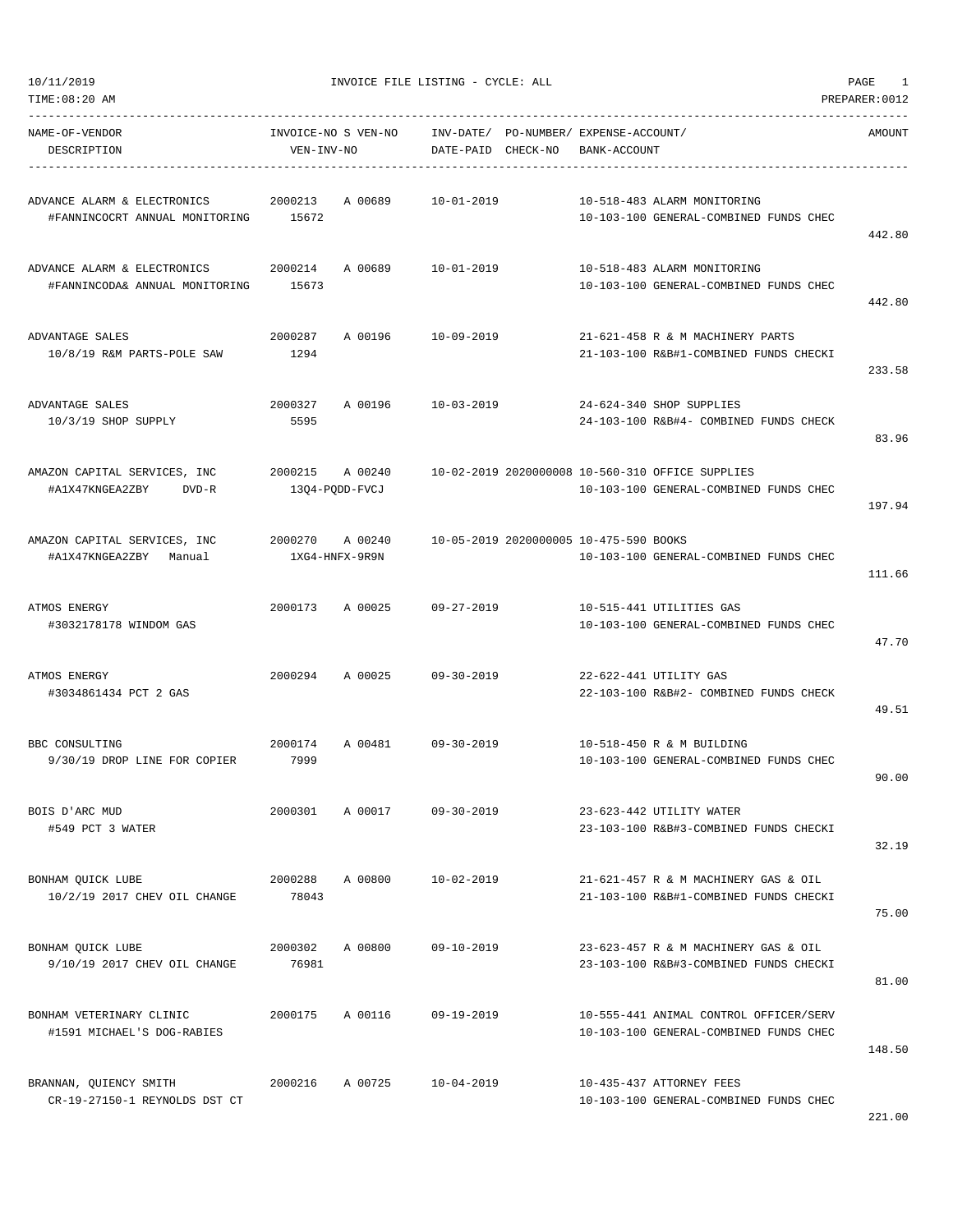| TIME:08:20 AM                                            |                                   |                            |                    |                                                       |                                                                               | PREPARER: 0012 |
|----------------------------------------------------------|-----------------------------------|----------------------------|--------------------|-------------------------------------------------------|-------------------------------------------------------------------------------|----------------|
| NAME-OF-VENDOR<br>DESCRIPTION                            | INVOICE-NO S VEN-NO<br>VEN-INV-NO |                            | DATE-PAID CHECK-NO | INV-DATE/ PO-NUMBER/ EXPENSE-ACCOUNT/<br>BANK-ACCOUNT |                                                                               | AMOUNT         |
| BRANNAN, QUIENCY SMITH<br>PRE-IN JAMES DST CT            | 2000217                           | A 00725 10-04-2019         |                    |                                                       | 10-435-437 ATTORNEY FEES<br>10-103-100 GENERAL-COMBINED FUNDS CHEC            | 204.00         |
| BRANNAN, QUIENCY SMITH<br>CR-19-27151-1 MCDANIEL DST CT  | 2000271                           | A 00725                    | $10 - 04 - 2019$   |                                                       | 10-435-437 ATTORNEY FEES<br>10-103-100 GENERAL-COMBINED FUNDS CHEC            | 221.00         |
| BRANNAN, QUIENCY SMITH<br>CR-19-27149-1 RODRIGUEZ DST CT | 2000272                           | A 00725                    | 10-04-2019         |                                                       | 10-435-437 ATTORNEY FEES<br>10-103-100 GENERAL-COMBINED FUNDS CHEC            | 221.00         |
| BRESE-LEBRON LAW, PLLC<br>CR-18-26751 SALINAS DST CT     |                                   | 2000273 A 00449 10-07-2019 |                    |                                                       | 10-435-437 ATTORNEY FEES<br>10-103-100 GENERAL-COMBINED FUNDS CHEC            | 782.00         |
| BRESE-LEBRON LAW, PLLC<br>FA-19-44046 SCOTT DST CT       | 2000324                           |                            | A 00449 10-07-2019 |                                                       | 10-435-436 ATTORNEY FEES- CPS CASES<br>10-103-100 GENERAL-COMBINED FUNDS CHEC | 178.50         |
| BROWN, ELIJAH C.<br>CR-19-26966 MEADE DST CT             | 2000176                           | A 00264                    | 09-12-2019         |                                                       | 10-435-437 ATTORNEY FEES<br>10-103-100 GENERAL-COMBINED FUNDS CHEC            | 3,247.00       |
| BROWN, ELIJAH C.<br>CR-19-27129 RAMER DST CT             |                                   | 2000177 A 00264            | 09-27-2019         |                                                       | 10-435-437 ATTORNEY FEES<br>10-103-100 GENERAL-COMBINED FUNDS CHEC            | 327.25         |
| BROWN, ELIJAH C.<br>CR-19-27134-1 WORTHINGTON DST CT     | 2000178                           | A 00264 09-27-2019         |                    |                                                       | 10-435-437 ATTORNEY FEES<br>10-103-100 GENERAL-COMBINED FUNDS CHEC            | 310.25         |
| CINTAS CORPORATION #163<br>#13494452 PCT 2 UNIFORMS      | 2000295                           | A 00581 09-30-2019         |                    | 22-622-395 UNIFORMS                                   | 22-103-100 R&B#2- COMBINED FUNDS CHECK                                        | 258.18         |
| CINTAS CORPORATION #163<br>#13494346 PCT 4 SEPT UNIFORMS | 2000312                           | A 00581                    | $09 - 30 - 2019$   |                                                       | 24-624-395 EMPLOYEE UNIFORMS<br>24-103-100 R&B#4- COMBINED FUNDS CHECK        | 252.73         |
| CITY OF DENTON<br>#4510911-00 TRAINING-FLORES            | 2000321<br>308202                 | Α                          | $10 - 01 - 2019$   |                                                       | 67-560-428 TRAINING & TUITION<br>67-103-100 ANNUAL PAYMENT-COMBINED FUN       | 100.00         |
| CO-OPERATIVE GIN CO.<br>#FANN#3 SHOP SUPPLY              | 2000303                           | A 00052                    | $09 - 30 - 2019$   |                                                       | 23-623-340 SHOP SUPPLIES<br>23-103-100 R&B#3-COMBINED FUNDS CHECKI            | 78.75          |
| CO-OPERATIVE GIN CO.<br>#FANN#3 R&M PARTS                | 2000304                           | A 00052                    | $09 - 30 - 2019$   |                                                       | 23-623-458 R & M MACHINERY PARTS<br>23-103-100 R&B#3-COMBINED FUNDS CHECKI    | 100.00         |
| COLLISION 1ST<br>5/2/19 UNIT 4878 REPAIR                 | 2000179                           | A 00766                    | $05 - 02 - 2019$   |                                                       | 10-560-454 R & M AUTOMOBILES<br>10-103-100 GENERAL-COMBINED FUNDS CHEC        |                |

3,827.42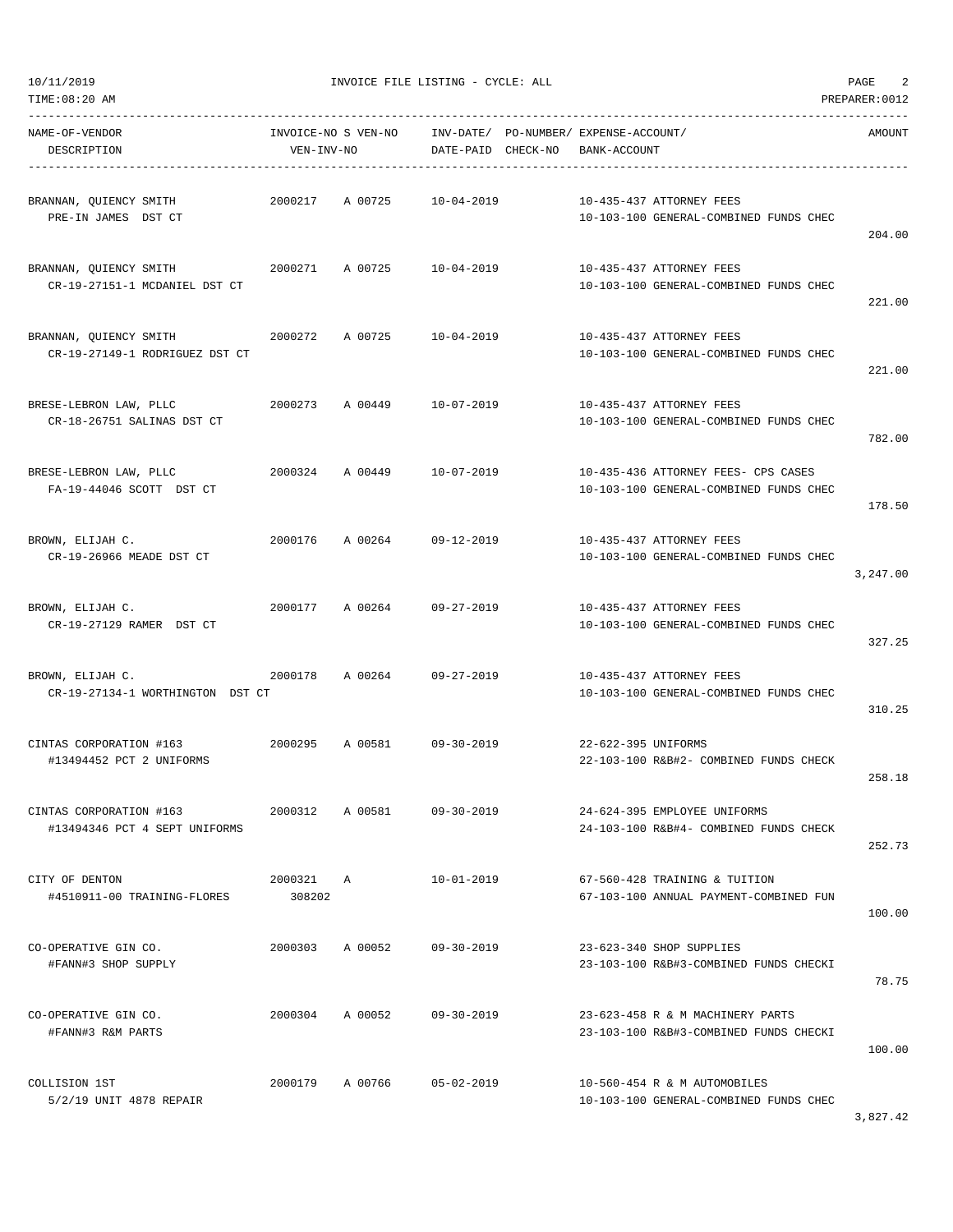| NAME-OF-VENDOR                                             |            |                 | INVOICE-NO S VEN-NO      INV-DATE/ PO-NUMBER/ EXPENSE-ACCOUNT/ |                      |                                                                        | AMOUNT   |
|------------------------------------------------------------|------------|-----------------|----------------------------------------------------------------|----------------------|------------------------------------------------------------------------|----------|
| DESCRIPTION                                                | VEN-INV-NO |                 | DATE-PAID CHECK-NO                                             | BANK-ACCOUNT         |                                                                        |          |
|                                                            |            |                 |                                                                |                      |                                                                        |          |
| COOPER-SORRELLS FUNERAL HOME  2000218  A 00163  10-07-2019 |            |                 |                                                                | 10-425-466 AUTOPSIES |                                                                        |          |
| 10/7/19 GLOVER REMOVAL                                     | $C19-28$   |                 |                                                                |                      | 10-103-100 GENERAL-COMBINED FUNDS CHEC                                 | 275.00   |
| CORRECTIONS SOFTWARE SOLUTIONS, LP 2000219 A 00727         |            |                 | 10-01-2019                                                     |                      |                                                                        |          |
| NOV COMPUTER SOFTWARE                                      | 47150      |                 |                                                                |                      | 10-573-453 COMPUTER SOFTWARE<br>10-103-100 GENERAL-COMBINED FUNDS CHEC |          |
|                                                            |            |                 |                                                                |                      |                                                                        | 107.00   |
| DANIELS, SHOLDON                                           | 2000329    |                 | A 00784 10-09-2019                                             |                      | 10-410-424 INDIGENT ATTORNEY FEES                                      |          |
| 50006 HARDAMON CO CT@LAW                                   |            |                 |                                                                |                      | 10-103-100 GENERAL-COMBINED FUNDS CHEC                                 |          |
|                                                            |            |                 |                                                                |                      |                                                                        | 400.00   |
| DATA PRESERVATION, LLC                                     | 2000286    |                 | A 00357 09-09-2019                                             |                      | 18-402-312 IMAGING SYSTEM                                              |          |
| SEPT PROPERTY SOFTWARE                                     | 3217       |                 |                                                                |                      | 18-103-100 CO.CLK.REC.MNGMT.-COMB.FUND                                 |          |
|                                                            |            |                 |                                                                |                      |                                                                        | 4,288.00 |
| DATA PRESERVATION, LLC                                     | 2000320    |                 | A 00357 08-30-2019                                             |                      | 53-403-437 DIGITAL IMAGING                                             |          |
| 8/30/19 SURVEY SCANNING                                    | 3212       |                 |                                                                |                      | 53-103-100 CO.CLK.REC.ARCHIVE -COMB.FU                                 |          |
|                                                            |            |                 |                                                                |                      |                                                                        | 4,496.80 |
| EVANS, MICHAEL S.                                          |            | 2000180 A 00438 | 09-26-2019                                                     |                      | 10-435-436 ATTORNEY FEES- CPS CASES                                    |          |
| FA-19-44128 BEESON DST CT                                  |            |                 |                                                                |                      | 10-103-100 GENERAL-COMBINED FUNDS CHEC                                 |          |
|                                                            |            |                 |                                                                |                      |                                                                        | 595.00   |
| EVANS, MICHAEL S.                                          |            |                 | 2000181 A 00438 09-26-2019                                     |                      | 10-435-436 ATTORNEY FEES- CPS CASES                                    |          |
| FA-17-43455 ARA/IAR DST CT                                 |            |                 |                                                                |                      | 10-103-100 GENERAL-COMBINED FUNDS CHEC                                 |          |
|                                                            |            |                 |                                                                |                      |                                                                        | 913.75   |
| EVANS, MICHAEL S.                                          | 2000182    |                 | A 00438 09-27-2019                                             |                      | 10-435-436 ATTORNEY FEES- CPS CASES                                    |          |
| FA-19-44139 GARZA DST CT                                   |            |                 |                                                                |                      | 10-103-100 GENERAL-COMBINED FUNDS CHEC                                 |          |
|                                                            |            |                 |                                                                |                      |                                                                        | 1,147.50 |
| EVANS, MICHAEL S.                                          |            |                 | 2000183 A 00438 09-30-2019                                     |                      | 10-435-436 ATTORNEY FEES- CPS CASES                                    |          |
| FA-18-43872 CRJ DST CT                                     |            |                 |                                                                |                      | 10-103-100 GENERAL-COMBINED FUNDS CHEC                                 |          |
|                                                            |            |                 |                                                                |                      |                                                                        | 2,273.75 |
| EVANS, MICHAEL S.                                          | 2000184    | A 00438         | $09 - 30 - 2019$                                               |                      | 10-435-436 ATTORNEY FEES- CPS CASES                                    |          |
| FA-19-44097 MIZZELL DST CT                                 |            |                 |                                                                |                      | 10-103-100 GENERAL-COMBINED FUNDS CHEC                                 |          |
|                                                            |            |                 |                                                                |                      |                                                                        | 935.00   |
| FIRST UNITED METHODIST CHURCH                              | 2000274    |                 | A 00215 09-30-2019                                             |                      | 10-518-440 UTILITIES ELECTRICITY                                       |          |
| SEPT 200 W 8TH ELECTRIC                                    | 36         |                 |                                                                |                      | 10-103-100 GENERAL-COMBINED FUNDS CHEC                                 |          |
|                                                            |            |                 |                                                                |                      |                                                                        | 985.45   |
| FIRST UNITED METHODIST CHURCH                              | 2000275    | A 00215         | $09 - 30 - 2019$                                               |                      | 10-518-441 UTILITIES GAS                                               |          |
| SEPT 200 W 8TH GAS                                         | 36         |                 |                                                                |                      | 10-103-100 GENERAL-COMBINED FUNDS CHEC                                 |          |
|                                                            |            |                 |                                                                |                      |                                                                        | 70.10    |
| FIRST UNITED METHODIST CHURCH                              | 2000276    | A 00215         | $09 - 30 - 2019$                                               |                      | 10-518-442 UTILITIES WATER                                             |          |
| SEPT 200 W 8TH WATER/SEWER                                 | 36         |                 |                                                                |                      | 10-103-100 GENERAL-COMBINED FUNDS CHEC                                 |          |
|                                                            |            |                 |                                                                |                      |                                                                        | 148.31   |
| FIRST UNITED METHODIST CHURCH                              | 2000277    |                 | A 00215 09-30-2019                                             |                      | 10-518-443 TRASH PICKUP SERVICE                                        |          |
| SEPT 200 W 8TH TRASH                                       | 36         |                 |                                                                |                      | 10-103-100 GENERAL-COMBINED FUNDS CHEC                                 |          |
|                                                            |            |                 |                                                                |                      |                                                                        |          |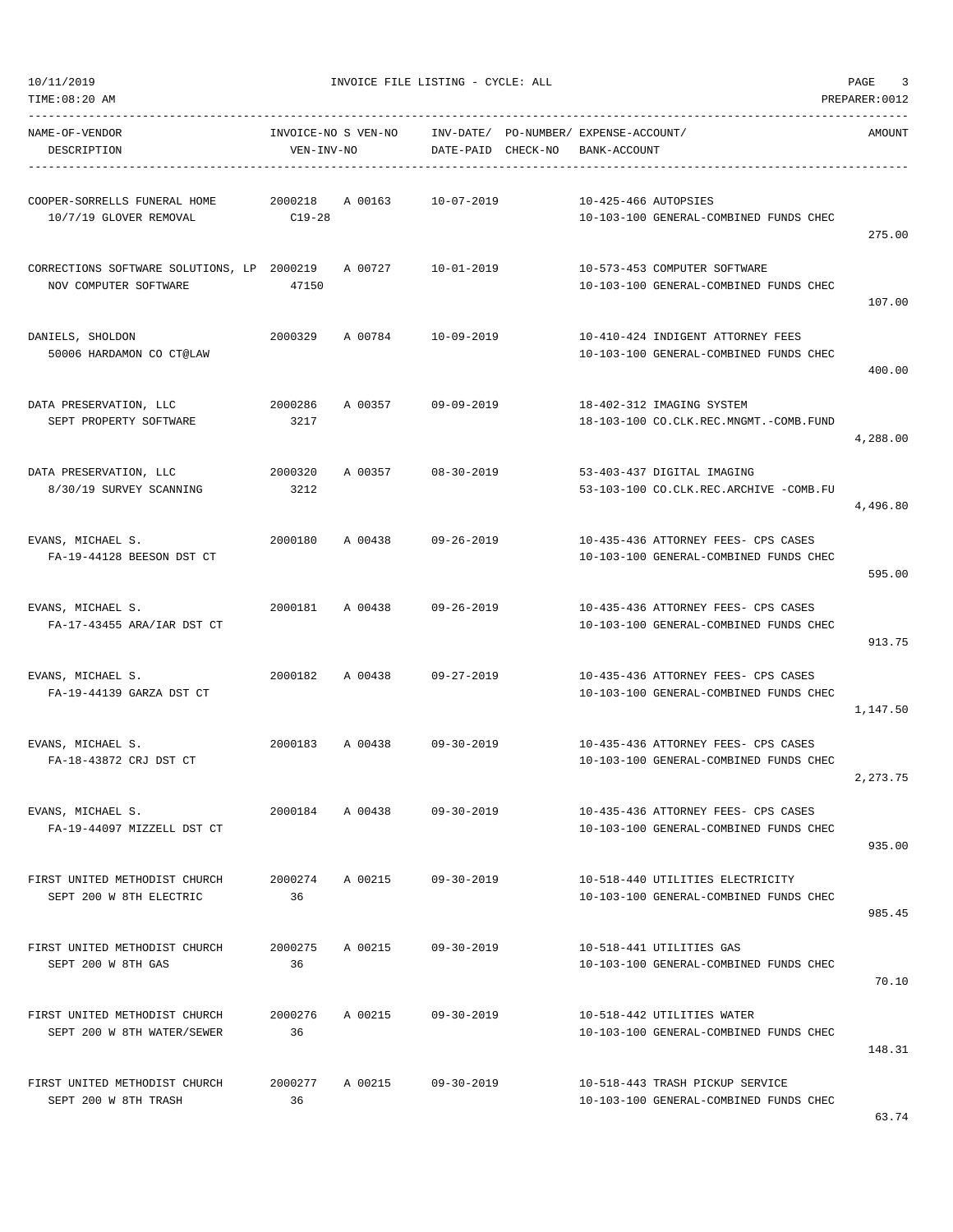TIME:08:20 AM PREPARER:0012

10/11/2019 INVOICE FILE LISTING - CYCLE: ALL PAGE 4

| NAME-OF-VENDOR<br>DESCRIPTION                                       | INVOICE-NO S VEN-NO<br>VEN-INV-NO |         | INV-DATE/ PO-NUMBER/ EXPENSE-ACCOUNT/<br>DATE-PAID CHECK-NO |  | BANK-ACCOUNT                                                                     | AMOUNT   |  |
|---------------------------------------------------------------------|-----------------------------------|---------|-------------------------------------------------------------|--|----------------------------------------------------------------------------------|----------|--|
| FROELICH, DR. JAMES E.<br>9/21-10/20/19 HEALTH OFFICER              | 2000220                           | A 00074 | $10 - 09 - 2019$                                            |  | 10-641-102 SALARY APPOINTED OFFICIAL<br>10-103-100 GENERAL-COMBINED FUNDS CHEC   | 200.00   |  |
| GATEHOUSE-HERALD DEMOCRAT<br>#128616 CT COORD. AD                   | 2000185                           | A       | 09-29-2019                                                  |  | 10-409-430 BIDS & NOTICES<br>10-103-100 GENERAL-COMBINED FUNDS CHEC              | 83.90    |  |
| GOODMAN-MORRIS, COURTNEY<br>FA-19-44329 ARISMENDEZ DST CT           | 2000221                           | A 00459 | 10-03-2019                                                  |  | 10-435-436 ATTORNEY FEES- CPS CASES<br>10-103-100 GENERAL-COMBINED FUNDS CHEC    | 248.70   |  |
| HOLLAND, JORDAN PLLC<br>38705 MOORE DST CT                          | 2000186                           | A 00010 | $09 - 23 - 2019$                                            |  | 10-435-436 ATTORNEY FEES- CPS CASES<br>10-103-100 GENERAL-COMBINED FUNDS CHEC    | 518.50   |  |
| HOLLAND, JORDAN PLLC<br>50021 HALE CO CT@LAW                        | 2000222                           | A 00010 | $10 - 02 - 2019$                                            |  | 10-410-424 INDIGENT ATTORNEY FEES<br>10-103-100 GENERAL-COMBINED FUNDS CHEC      | 400.00   |  |
| HOLLAND, JORDAN PLLC<br>CR-19-27041 GARCIA DST CT                   | 2000325                           | A 00010 | $10 - 09 - 2019$                                            |  | 10-435-437 ATTORNEY FEES<br>10-103-100 GENERAL-COMBINED FUNDS CHEC               | 595.00   |  |
| INDIGENT HEALTHCARE SOLUTIONS, LTD 2000223<br>NOV COMPUTER SOFTWARE | 68581                             | A 00796 | $10 - 01 - 2019$                                            |  | 10-645-353 COMPUTER EXPENSE<br>10-103-100 GENERAL-COMBINED FUNDS CHEC            | 1,059.00 |  |
| JESSICA MCDONALD & ASSOC.<br>FA-19-44047 GB DST CT                  | 2000187                           | A 00397 | $09 - 30 - 2019$                                            |  | 10-435-436 ATTORNEY FEES- CPS CASES<br>10-103-100 GENERAL-COMBINED FUNDS CHEC    | 484.50   |  |
| JESSICA MCDONALD & ASSOC.<br>FA-19-44277 LO/LO/KOE DST CT           | 2000212                           | A 00397 | $09 - 30 - 2019$                                            |  | 10-435-436 ATTORNEY FEES- CPS CASES<br>10-103-100 GENERAL-COMBINED FUNDS CHEC    | 680.00   |  |
| JOE D MOSS ATTORNEY AT LAW<br>50142 CHRISTIAN CO CT@LAW             | 2000196                           | A 00431 | 09-25-2019                                                  |  | 10-410-424 INDIGENT ATTORNEY FEES<br>10-103-100 GENERAL-COMBINED FUNDS CHEC      | 200.00   |  |
| JPMORGAN CHASE BANK NA<br>5567087900018285 TDCAA-KREIDER            | 2000188                           | A 00378 | 10-07-2019                                                  |  | 10-475-427 OUT OF COUNTY TRAVEL/TRAINI<br>10-103-100 GENERAL-COMBINED FUNDS CHEC | 175.00   |  |
| JPMORGAN CHASE BANK NA<br>5567087900018285 POSTAGE                  | 2000189                           | A 00378 | 09-16-2019                                                  |  | 10-560-311 POSTAL EXPENSES<br>10-103-100 GENERAL-COMBINED FUNDS CHEC             | 20.65    |  |
| JPMORGAN CHASE BANK NA<br>5567087900018285 DOMAIN NAME 5YRS         | 2000190                           | A 00378 | $09 - 23 - 2019$                                            |  | 10-503-574 COMPUTER/WEB SOFTWARE<br>10-103-100 GENERAL-COMBINED FUNDS CHEC       | 249.90   |  |
| JPMORGAN CHASE BANK NA<br>5567087900018285 HOTEL-GEESAMAN           | 2000191                           | A 00378 | 09-19-2019                                                  |  | 10-495-427 OUT OF COUNTY TRAVEL/TRAINI<br>10-103-100 GENERAL-COMBINED FUNDS CHEC |          |  |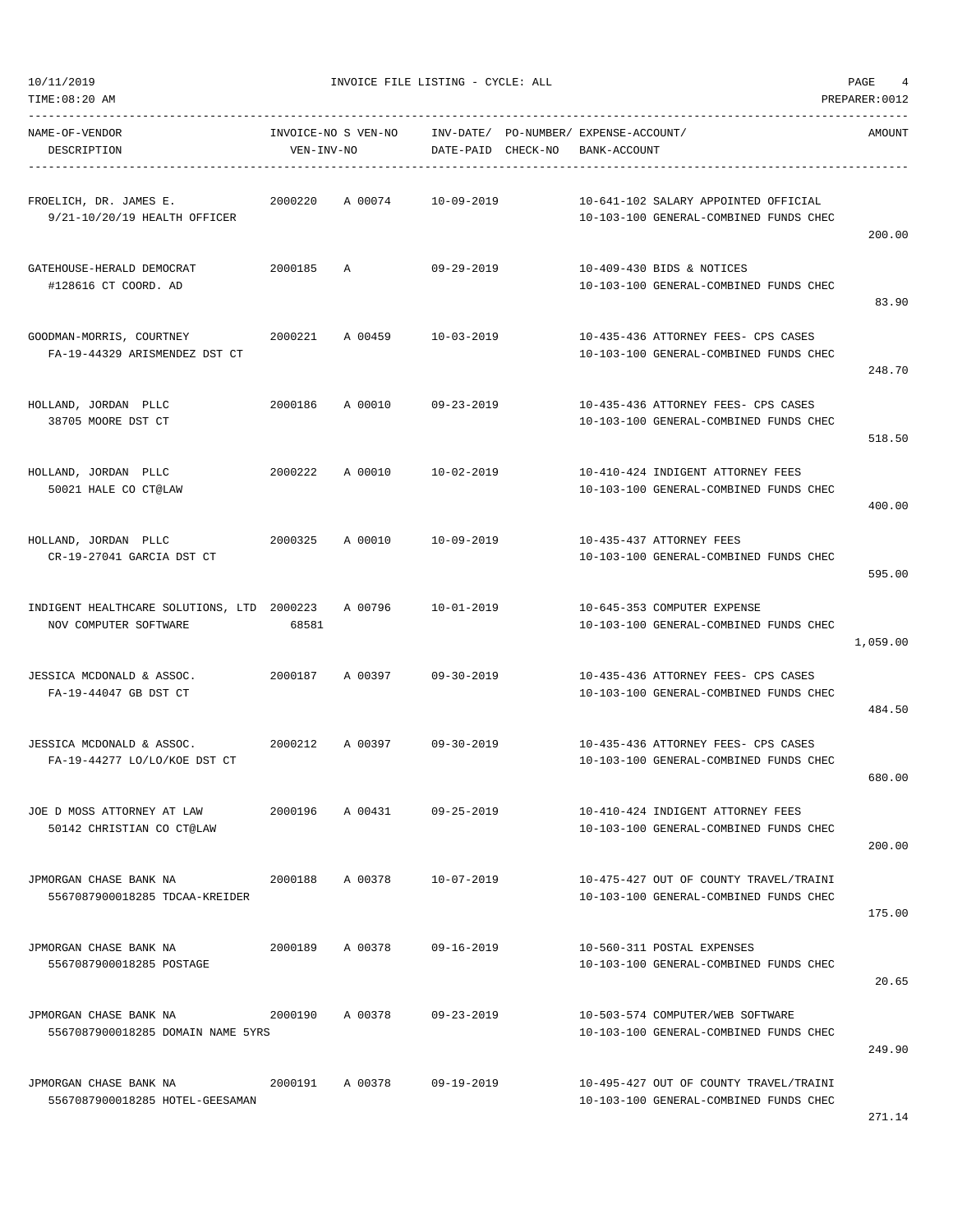| NAME-OF-VENDOR<br>DESCRIPTION                                | VEN-INV-NO      | INVOICE-NO S VEN-NO INV-DATE/ PO-NUMBER/ EXPENSE-ACCOUNT/ | DATE-PAID CHECK-NO BANK-ACCOUNT |  |                                                                                  | AMOUNT |
|--------------------------------------------------------------|-----------------|-----------------------------------------------------------|---------------------------------|--|----------------------------------------------------------------------------------|--------|
| JPMORGAN CHASE BANK NA<br>5567087900018285 HOTEL-BIGGAR      |                 | 2000192 A 00378 09-29-2019                                |                                 |  | 10-404-427 ELECTION TRAVEL/TRAINING<br>10-103-100 GENERAL-COMBINED FUNDS CHEC    | 333.50 |
| JPMORGAN CHASE BANK NA<br>5567087900018285 HOTEL-BLAKE       |                 | 2000193 A 00378                                           | 09-07-2019                      |  | 10-435-427 OUT OF CO TRAVEL/TRAINING<br>10-103-100 GENERAL-COMBINED FUNDS CHEC   | 567.00 |
| JPMORGAN CHASE BANK NA<br>5567087900018285 HOTEL-WOODSON     | 2000194         | A 00378                                                   | $09 - 12 - 2019$                |  | 10-497-427 OUT OF COUNTY TRAVEL/TRAINI<br>10-103-100 GENERAL-COMBINED FUNDS CHEC | 356.85 |
| JPMORGAN CHASE BANK NA<br>5567087900018285 HOTEL-WHIPPLE     |                 | 2000195 A 00378 09-07-2019                                |                                 |  | 10-495-427 OUT OF COUNTY TRAVEL/TRAINI<br>10-103-100 GENERAL-COMBINED FUNDS CHEC | 491.62 |
| JPMORGAN CHASE BANK NA<br>5567087900018285 PLANNER           |                 | 2000278 A 00378 10-07-2019                                |                                 |  | 10-450-310 OFFICE SUPPLIES<br>10-103-100 GENERAL-COMBINED FUNDS CHEC             | 37.51  |
| JPMORGAN CHASE BANK NA<br>5567087900018285 SHOP WATER        |                 | 2000296 A 00378 09-14-2019                                |                                 |  | 22-622-340 SHOP SUPPLIES<br>22-103-100 R&B#2- COMBINED FUNDS CHECK               | 29.74  |
| JPMORGAN CHASE BANK NA<br>5567087900018285 HOTEL-DEPOSIT     |                 | 2000297 A 00378 10-04-2019                                |                                 |  | 22-622-427 OUT OF COUNTY TRAVEL/TRAINI<br>22-103-100 R&B#2- COMBINED FUNDS CHECK | 159.85 |
| JPMORGAN CHASE BANK NA<br>5567087900018285 HOTEL-DEPOSIT     | 2000313         | A 00378 10-04-2019                                        |                                 |  | 24-624-427 OUT OF COUNTY TRAVEL/TRAINI<br>24-103-100 R&B#4- COMBINED FUNDS CHECK | 159.85 |
| JPMORGAN CHASE BANK NA<br>5567087900018285 HOTEL             |                 | 2000314 A 00378 09-07-2019                                |                                 |  | 24-624-427 OUT OF COUNTY TRAVEL/TRAINI<br>24-103-100 R&B#4- COMBINED FUNDS CHECK | 737.43 |
| JPMORGAN CHASE BANK NA<br>5567087900018285 HOTEL/CAR/AIRFARE | 2000315 A 00378 |                                                           | 10-04-2019                      |  | 24-624-427 OUT OF COUNTY TRAVEL/TRAINI<br>24-103-100 R&B#4- COMBINED FUNDS CHECK | 444.38 |
| JPMORGAN CHASE BANK NA<br>5567087900018285 HOTEL             | 2000319         | A 00378 09-07-2019                                        |                                 |  | 45-403-427 TRAVEL AND TRAINING<br>45-103-100 CHAPTER 19-COMBINED FUNDS C         | 491.62 |
| JPMORGAN CHASE BANK NA<br>5567087900018285 TRAINING          | 2000322         | A 00378                                                   | $09 - 09 - 2019$                |  | 67-560-428 TRAINING & TUITION<br>67-103-100 ANNUAL PAYMENT-COMBINED FUN          | 30.00  |
| KONICA MINOLTA PREMIER FINANCE<br>#1284057 TURNER COPIER     | 65319154        | 2000224 A 00444                                           | $10 - 06 - 2019$                |  | 10-510-315 COPIER RENTAL<br>10-103-100 GENERAL-COMBINED FUNDS CHEC               | 114.68 |
| LEONARD, CITY OF<br>#0828 PCT 2 WATER                        | 2000298         | A 00048                                                   | 09-30-2019                      |  | 22-622-442 UTILITY WATER<br>22-103-100 R&B#2- COMBINED FUNDS CHECK               |        |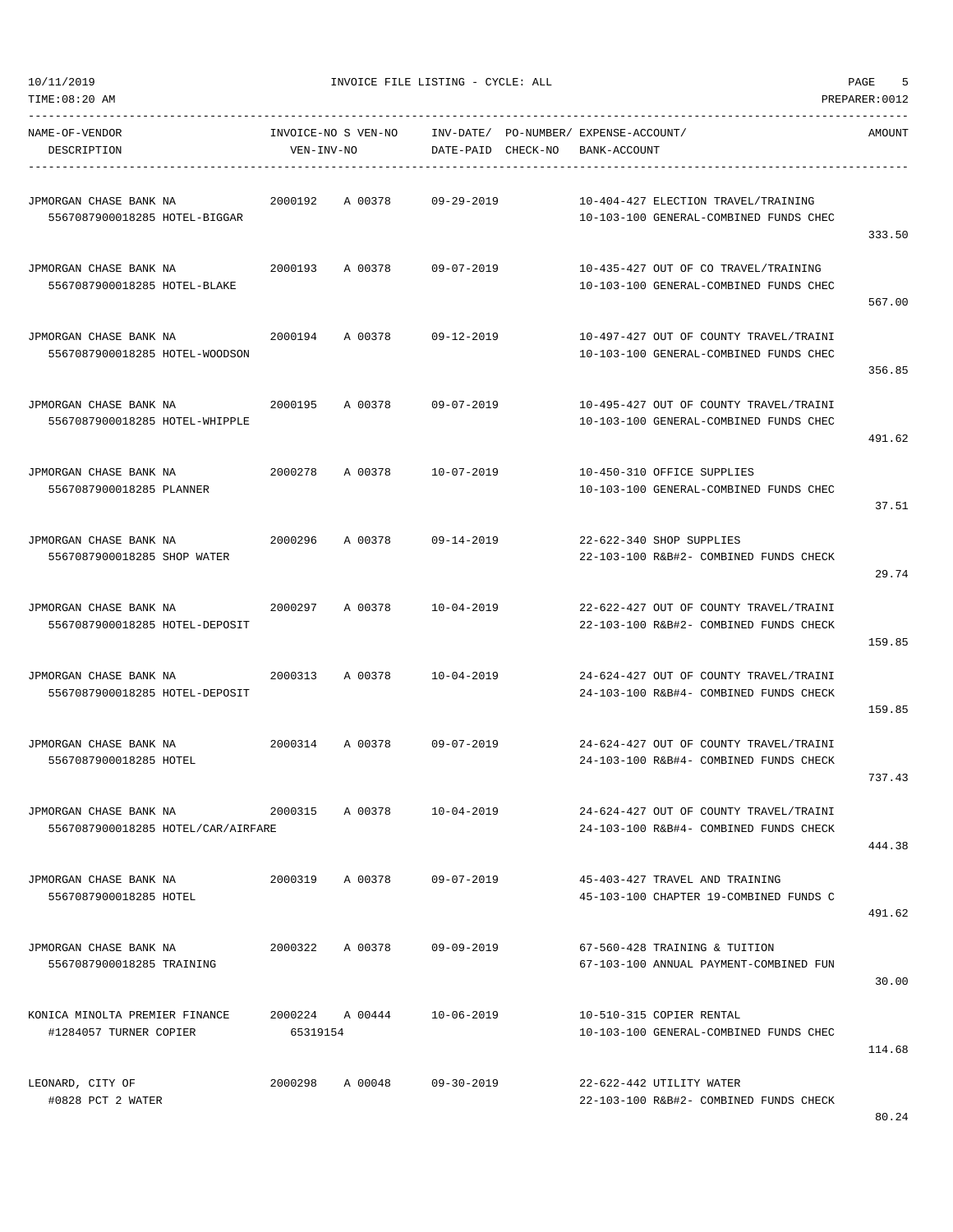|  | 0/11/2019 |  |  |
|--|-----------|--|--|
|  |           |  |  |

| TIME:08:20 AM                                                               |                                   |                             |                        |          |                                                                                            | PREPARER: 0012 |
|-----------------------------------------------------------------------------|-----------------------------------|-----------------------------|------------------------|----------|--------------------------------------------------------------------------------------------|----------------|
| NAME-OF-VENDOR<br>DESCRIPTION                                               | INVOICE-NO S VEN-NO<br>VEN-INV-NO |                             | INV-DATE/<br>DATE-PAID | CHECK-NO | PO-NUMBER/ EXPENSE-ACCOUNT/<br>BANK-ACCOUNT                                                | AMOUNT         |
| LEXISNEXIS RISK DATA MANAGEMENT INC 2000197<br>#1726707 JP2 SEPT ONLINE     | 1726707-20190930                  | A 00273                     | $09 - 30 - 2019$       |          | 10-456-421 DSL LINE<br>10-103-100 GENERAL-COMBINED FUNDS CHEC                              | 91.00          |
| LEXISNEXIS RISK DATA MANAGEMENT INC 2000198<br>#1394504 CONST#1 SEPT ONLINE |                                   | A 00273<br>1394504-20190930 | 09-30-2019             |          | 10-551-421 ONLINE RESEARCH/ACCURINT<br>10-103-100 GENERAL-COMBINED FUNDS CHEC              | 50.00          |
| LONE STAR PAWN<br>10/4/19 Ammunition                                        | 2000226<br>23373-76-77-98         | Α                           |                        |          | 10-04-2019 2020000020 10-475-310 OFFICE SUPPLIES<br>10-103-100 GENERAL-COMBINED FUNDS CHEC | 36.00          |
| LOVE MONUMENT CO<br>9/10/19 RELOCATE MARKERS                                | 2000199<br>COURTHOUSE             | Α                           | $09 - 10 - 2019$       |          | 10-518-450 R & M BUILDING<br>10-103-100 GENERAL-COMBINED FUNDS CHEC                        | 200.00         |
| MCCRAW OIL CO.<br>#23040045 SEPT SHERIFF AUTO GAS                           | 2000200                           | A 00111                     | $09 - 30 - 2019$       |          | 10-560-330 AUTO EXPENSE GAS & OIL<br>10-103-100 GENERAL-COMBINED FUNDS CHEC                | 5,657.51       |
| MCCRAW OIL CO.<br>#23040023 PCT 1 SEPT GAS/OIL                              | 2000289                           | A 00111                     | $09 - 30 - 2019$       |          | 21-621-457 R & M MACHINERY GAS & OIL<br>21-103-100 R&B#1-COMBINED FUNDS CHECKI             | 3,786.04       |
| MCCRAW OIL CO.<br>#23040034 PCT 3 SEPT GAS/OIL                              | 2000305                           | A 00111                     | $09 - 30 - 2019$       |          | 23-623-457 R & M MACHINERY GAS & OIL<br>23-103-100 R&B#3-COMBINED FUNDS CHECKI             | 14,713.86      |
| MCCRAW OIL CO.<br>#23040036 PCT 4 SEPT GAS/OIL                              | 2000316<br>P13404                 | A 00111                     | $09 - 30 - 2019$       |          | 24-624-457 R & M MACHINERY GAS & OIL<br>24-103-100 R&B#4- COMBINED FUNDS CHECK             | 5,940.12       |
| MIEARS, STEVEN R.<br>FA-19-44046 SCOTT DST CT                               | 2000326                           | A 00337                     | $10 - 08 - 2019$       |          | 10-435-436 ATTORNEY FEES- CPS CASES<br>10-103-100 GENERAL-COMBINED FUNDS CHEC              | 1,025.00       |
| NEW LEAF TREE CARE<br>8/8/19 TRIM TREES                                     | 2000201<br>2909                   | A 00457                     | $08 - 08 - 2019$       |          | 10-518-450 R & M BUILDING<br>10-103-100 GENERAL-COMBINED FUNDS CHEC                        | 1,000.00       |
| NOBLE RESOURCES PEST CONTROL<br>#01990 AGRILIFE PEST CONTROL                | 2000225<br>2113595                | A 00420                     | $10 - 02 - 2019$       |          | 10-516-450 R&M BUILDING<br>10-103-100 GENERAL-COMBINED FUNDS CHEC                          | 57.00          |
| O'REILLY AUTOMOTIVE, INC.<br>#260555 POWERWASHER OIL                        | 2000202                           | A 00440                     | $09 - 28 - 2019$       |          | 10-560-454 R & M AUTOMOBILES<br>10-103-100 GENERAL-COMBINED FUNDS CHEC                     | 22.96          |
| O'REILLY AUTOMOTIVE, INC.<br>#152888 R&M PARTS                              | 2000290                           | A 00440                     | $09 - 28 - 2019$       |          | 21-621-458 R & M MACHINERY PARTS<br>21-103-100 R&B#1-COMBINED FUNDS CHECKI                 | 355.77         |
| O'REILLY AUTOMOTIVE, INC.<br>#163523 R&M PARTS                              | 2000299<br>0361246801             | A 00440                     | $09 - 28 - 2019$       |          | 22-622-458 R & M MACHINERY PARTS<br>22-103-100 R&B#2- COMBINED FUNDS CHECK                 |                |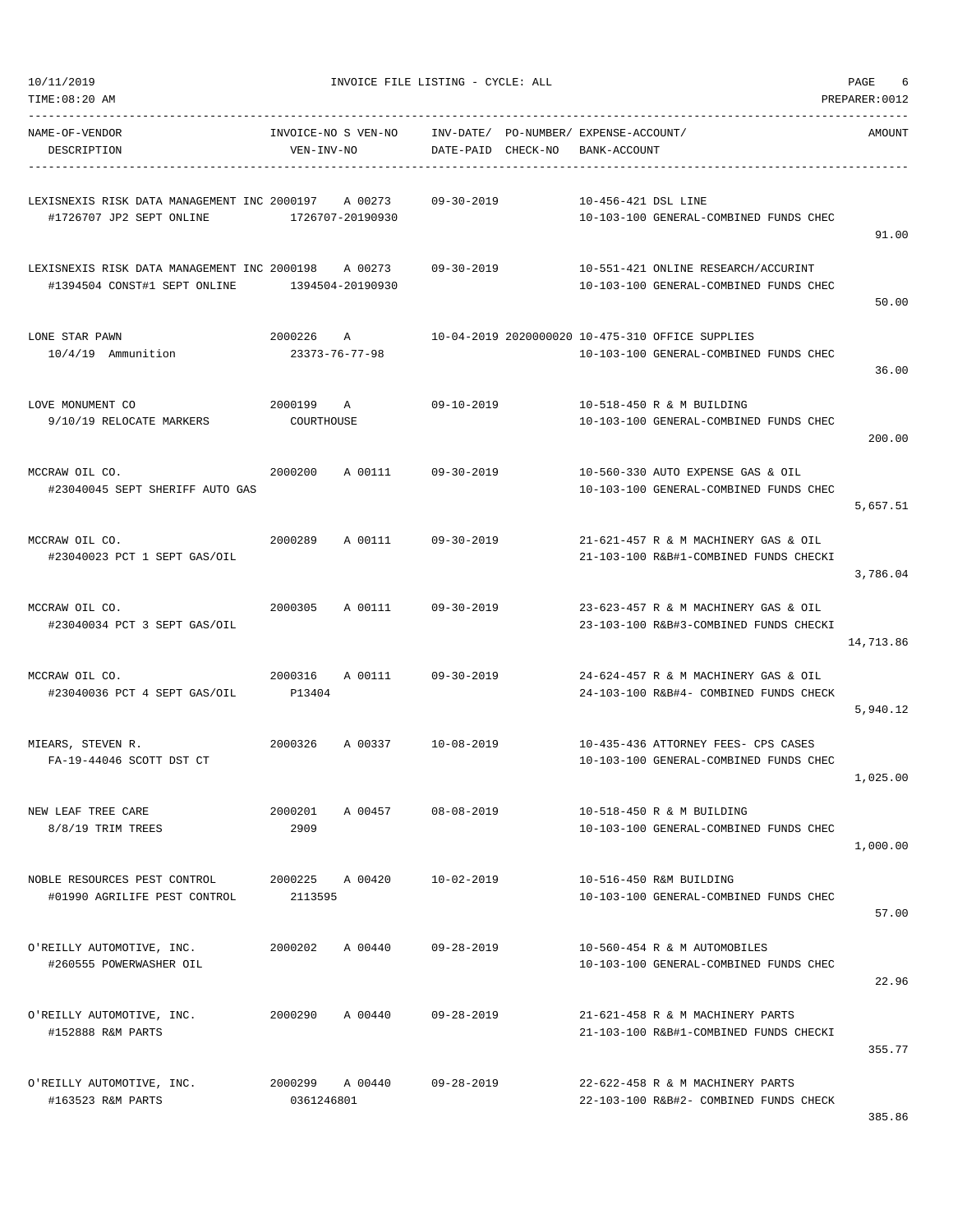| 10/11/2019                                                      |                                            | INVOICE FILE LISTING - CYCLE: ALL  |                                                                                            | 7<br>PAGE      |
|-----------------------------------------------------------------|--------------------------------------------|------------------------------------|--------------------------------------------------------------------------------------------|----------------|
| TIME:08:20 AM                                                   |                                            |                                    |                                                                                            | PREPARER: 0012 |
| NAME-OF-VENDOR<br>DESCRIPTION                                   | INVOICE-NO S VEN-NO<br>VEN-INV-NO          | INV-DATE/<br>CHECK-NO<br>DATE-PAID | PO-NUMBER/ EXPENSE-ACCOUNT/<br>BANK-ACCOUNT                                                | AMOUNT         |
| O'REILLY AUTOMOTIVE, INC.<br>#163525 R&M PARTS                  | 2000317<br>A 00440                         | $09 - 28 - 2019$                   | 24-624-458 R & M MACHINERY PARTS<br>24-103-100 R&B#4- COMBINED FUNDS CHECK                 | 257.28         |
| OFFICE DEPOT<br>#29023460 Office and Jury Supplies 385689917001 | 2000227<br>A 00216                         |                                    | 10-03-2019 2020000003 10-475-310 OFFICE SUPPLIES<br>10-103-100 GENERAL-COMBINED FUNDS CHEC | 302.55         |
| OFFICE DEPOT<br>#29023460 FASTENER                              | 2000228<br>A 00216<br>385690666001         |                                    | 10-03-2019 2020000003 10-475-310 OFFICE SUPPLIES<br>10-103-100 GENERAL-COMBINED FUNDS CHEC | 28.18          |
| OFFICE DEPOT<br>#29023460 DELL TONER                            | A 00216<br>2000229<br>385755391001         |                                    | 10-03-2019 2020000007 10-573-310 OFFICE SUPPLIES<br>10-103-100 GENERAL-COMBINED FUNDS CHEC | 75.99          |
| OFFICE DEPOT<br>#29023460 PAPER/FOLDERS                         | 2000230<br>A 00216<br>385756467001         |                                    | 10-03-2019 2020000007 10-573-310 OFFICE SUPPLIES<br>10-103-100 GENERAL-COMBINED FUNDS CHEC | 44.79          |
| OFFICE DEPOT<br>#29023460 Office SUpplies                       | 2000231<br>A 00216<br>385768386001         |                                    | 10-04-2019 2020000009 10-560-310 OFFICE SUPPLIES<br>10-103-100 GENERAL-COMBINED FUNDS CHEC | 1,861.81       |
| OFFICE DEPOT<br>#29023460 Office Supplies                       | 2000232<br>A 00216<br>385939930001         |                                    | 10-04-2019 2020000012 10-495-310 OFFICE SUPPLIES<br>10-103-100 GENERAL-COMBINED FUNDS CHEC | 33.99          |
| OFFICE DEPOT<br>#29023460 Kleenex                               | 2000233<br>A 00216<br>385939930001         |                                    | 10-04-2019 2020000012 16-400-310 OFFICE SUPPLIES<br>16-103-100 CO.JUDGE EXCESS SUPP.-COMB. | 9.29           |
| OFFICE DEPOT<br>#29023460 Office Supplies                       | 2000234<br>A 00216<br>385939930001/3747279 |                                    | 10-04-2019 2020000012 10-496-310 OFFICE SUPPLIES<br>10-103-100 GENERAL-COMBINED FUNDS CHEC | 18.31          |
| OFFICE DEPOT<br>#29023460 Office Supplies                       | 2000235<br>A 00216<br>385939930001         |                                    | 10-04-2019 2020000012 10-450-310 OFFICE SUPPLIES<br>10-103-100 GENERAL-COMBINED FUNDS CHEC | 162.00         |
| OFFICE DEPOT<br>#29023460 PENS                                  | A 00216<br>2000236<br>385945156001         |                                    | 10-04-2019 2020000012 10-496-310 OFFICE SUPPLIES<br>10-103-100 GENERAL-COMBINED FUNDS CHEC | 10.59          |
| OFFICE DEPOT<br>#29023460 Toner                                 | 2000237 A 00216<br>386427489001            |                                    | 10-05-2019 2020000015 10-403-310 OFFICE SUPPLIES<br>10-103-100 GENERAL-COMBINED FUNDS CHEC | 182.99         |
| PARKER TIRE<br>10/7/19 R&M TIRE                                 | A 00006<br>2000291<br>11444                | 10-07-2019                         | 21-621-459 R & M MACH. TIRES & TUBES<br>21-103-100 R&B#1-COMBINED FUNDS CHECKI             | 12.00          |
| PERKINS, J. DANIEL<br>FA-19-44115 CM/IS/CS DST CT               | 2000203<br>A 00589                         | $09 - 27 - 2019$                   | 10-435-436 ATTORNEY FEES- CPS CASES<br>10-103-100 GENERAL-COMBINED FUNDS CHEC              |                |

2,014.50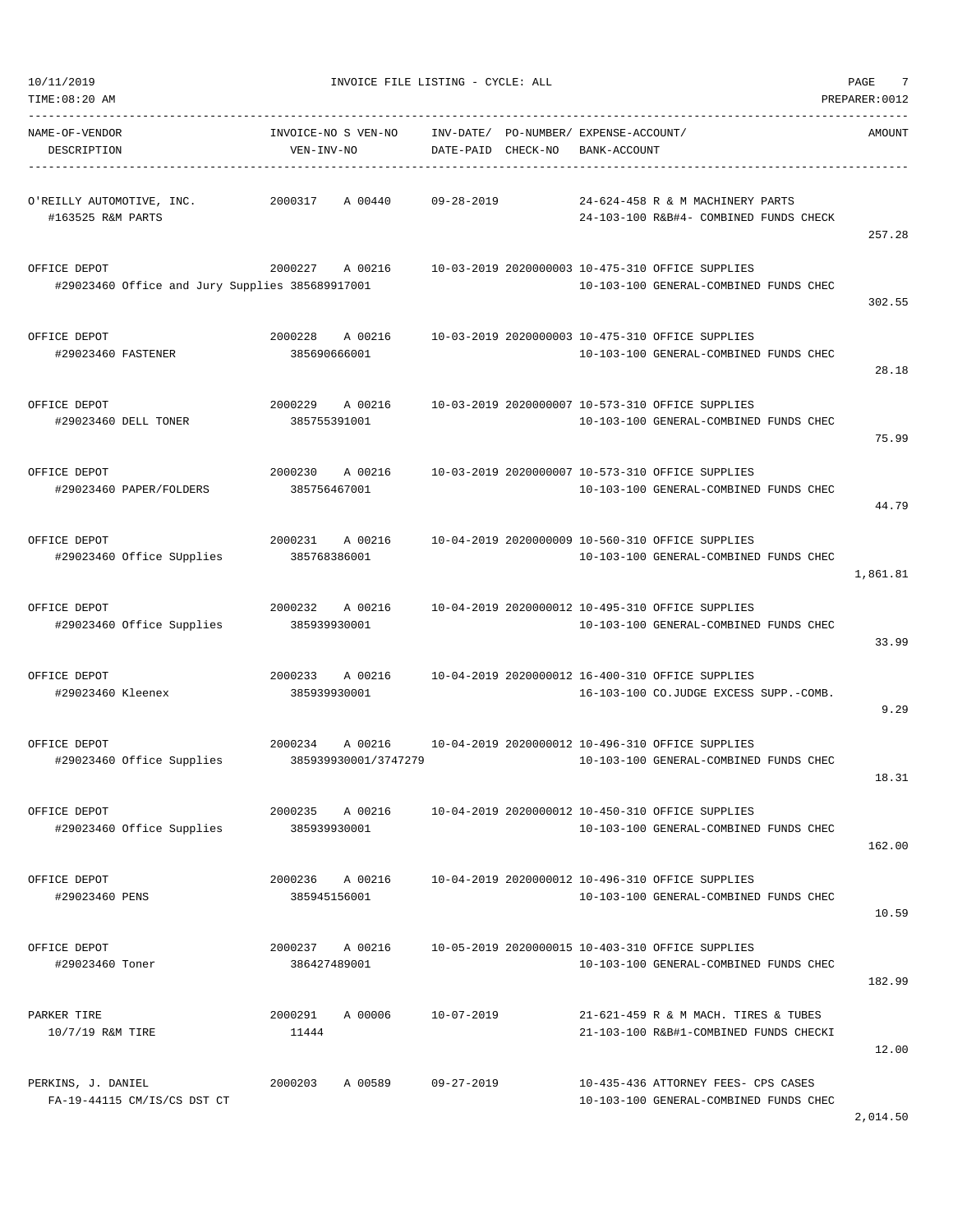TIME:08:20 AM PREPARER:0012 -----------------------------------------------------------------------------------------------------------------------------------

| NAME-OF-VENDOR<br>DESCRIPTION                                    | INVOICE-NO S VEN-NO<br>VEN-INV-NO |         | DATE-PAID        | CHECK-NO | INV-DATE/ PO-NUMBER/ EXPENSE-ACCOUNT/<br>BANK-ACCOUNT                                               | AMOUNT    |
|------------------------------------------------------------------|-----------------------------------|---------|------------------|----------|-----------------------------------------------------------------------------------------------------|-----------|
| PERKINS, J. DANIEL<br>FA-19-44033 JULEFF DST CT                  | 2000238                           | A 00589 | $10 - 04 - 2019$ |          | 10-435-436 ATTORNEY FEES- CPS CASES<br>10-103-100 GENERAL-COMBINED FUNDS CHEC                       | 212.50    |
| PERKINS, J. DANIEL<br>FA-19-44046 SCOTT DST CT                   | 2000239                           | A 00589 | $10 - 04 - 2019$ |          | 10-435-436 ATTORNEY FEES- CPS CASES<br>10-103-100 GENERAL-COMBINED FUNDS CHEC                       | 178.50    |
| PERKINS, J. DANIEL<br>FA-19-44329 ARISMENDEZ DST CT              | 2000240                           | A 00589 | $10 - 03 - 2019$ |          | 10-435-436 ATTORNEY FEES- CPS CASES<br>10-103-100 GENERAL-COMBINED FUNDS CHEC                       | 323.00    |
| PERSONALIZED PRINTING<br>9/18/19 Envelopes                       | 2000205<br>104470                 | A 00826 |                  |          | 09-30-2019 2019000521 10-475-310 OFFICE SUPPLIES<br>10-103-100 GENERAL-COMBINED FUNDS CHEC          | 135.95    |
| PERSONALIZED PRINTING<br>10/3/19 Appointment Cards               | 2000241<br>104493                 | A 00826 |                  |          | 10-03-2019 2020000006 10-573-310 OFFICE SUPPLIES<br>10-103-100 GENERAL-COMBINED FUNDS CHEC          | 30.00     |
| R.K. HALL, LLC<br>#1474 ROCK & GRAVEL                            | 2000307<br>210492                 | A 00638 | $09 - 24 - 2019$ |          | 23-623-341 R & B MAT. ROCK & GRAVEL<br>23-103-100 R&B#3-COMBINED FUNDS CHECKI                       | 426.11    |
| R.K. HALL, LLC<br>#1474 ROCK & GRAVEL                            | 2000308<br>210605                 | A 00638 | $09 - 25 - 2019$ |          | 23-623-341 R & B MAT. ROCK & GRAVEL<br>23-103-100 R&B#3-COMBINED FUNDS CHECKI                       | 635.39    |
| R.K. HALL, LLC<br>#1474 ROCK & GRAVEL                            | 2000309<br>211266                 | A 00638 | $09 - 26 - 2019$ |          | 23-623-341 R & B MAT. ROCK & GRAVEL<br>23-103-100 R&B#3-COMBINED FUNDS CHECKI                       | 636.15    |
| R.K. HALL, LLC<br>#1474 ROCK & GRAVEL                            | 2000310<br>211656                 | A 00638 | $09 - 30 - 2019$ |          | 23-623-341 R & B MAT. ROCK & GRAVEL<br>23-103-100 R&B#3-COMBINED FUNDS CHECKI                       | 636.40    |
| REGIONAL PUBLIC DEFENDER<br>FY20 INTERLOCAL AGREEMENT            | 2000242<br>FY2020                 | A 00131 | $10 - 10 - 2019$ |          | 10-425-422 REGIONAL INDIGENT DEFENSE P<br>10-103-100 GENERAL-COMBINED FUNDS CHEC                    | 14,461.00 |
| REINERT PAPER & CHEMICAL CENTER<br>#FANNI100 Janitorial Supplies | 2000279<br>400777                 | A 00478 |                  |          | 10-08-2019 2020000011 10-560-332 SHERIFF JANITOR SUPPLIES<br>10-103-100 GENERAL-COMBINED FUNDS CHEC | 322.99    |
| REINERT PAPER & CHEMICAL CENTER<br>#FANNI100 Janitorial Supplies | 2000280<br>400832                 | A 00478 |                  |          | 10-08-2019 2020000019 10-518-332 JANITOR SUPPLIES<br>10-103-100 GENERAL-COMBINED FUNDS CHEC         | 724.95    |
| REINERT PAPER & CHEMICAL CENTER<br>#FANNI100 Janitorial Supplies | 2000281<br>400832                 | A 00478 |                  |          | 10-08-2019 2020000019 10-511-332 JANITOR SUPPLIES<br>10-103-100 GENERAL-COMBINED FUNDS CHEC         | 74.93     |

REINERT PAPER & CHEMICAL CENTER 2000282 A 00478 10-08-2019 2020000019 10-513-332 JANITOR SUPPLIES #FANNI100 Janitorial Supplies 400832 10-103-100 GENERAL-COMBINED FUNDS CHEC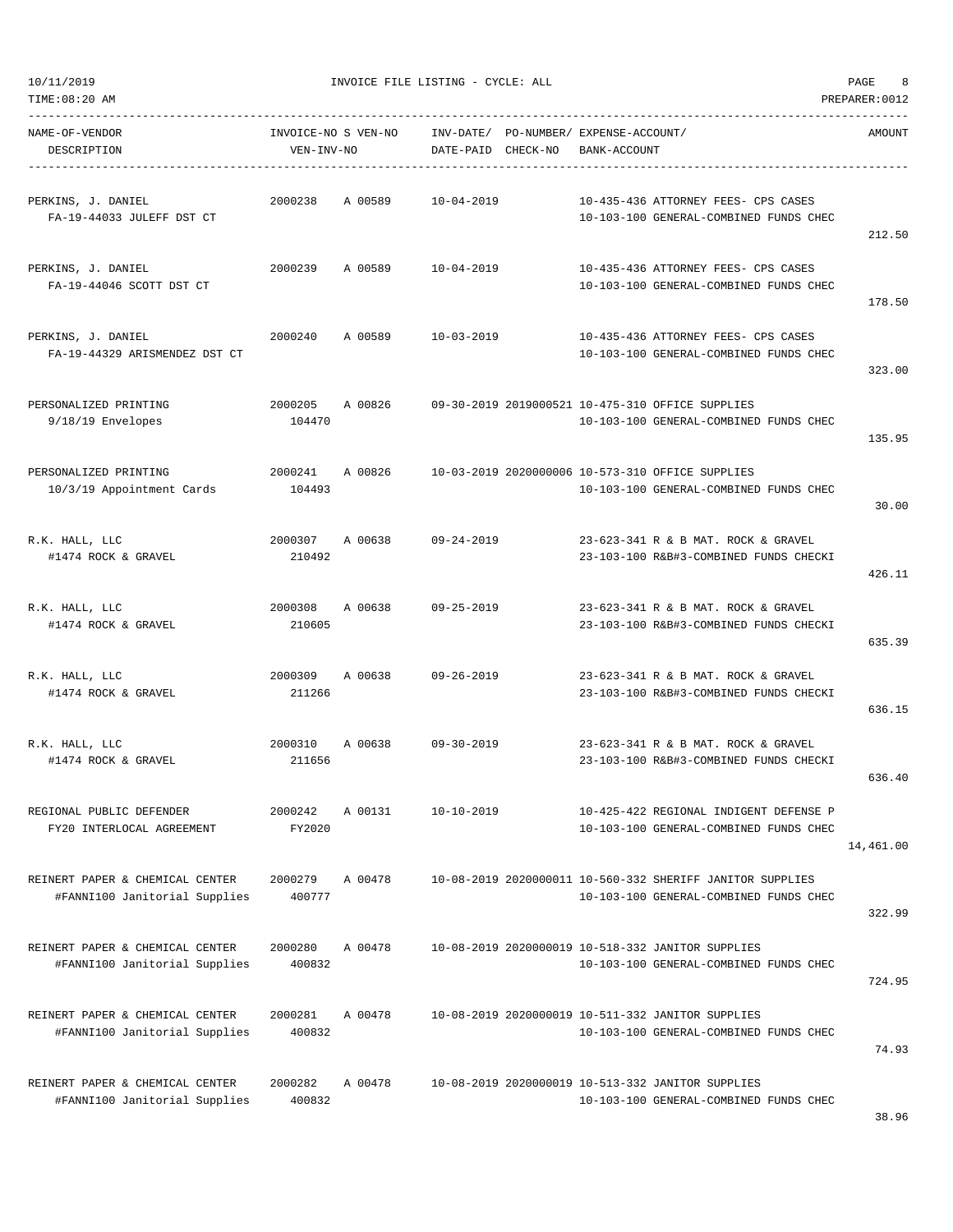| TIME:08:20 AM                                                                 |                                   |                            |                        |          |                                             |                                                                                                        | PREPARER: 0012 |
|-------------------------------------------------------------------------------|-----------------------------------|----------------------------|------------------------|----------|---------------------------------------------|--------------------------------------------------------------------------------------------------------|----------------|
| NAME-OF-VENDOR<br>DESCRIPTION                                                 | INVOICE-NO S VEN-NO<br>VEN-INV-NO |                            | INV-DATE/<br>DATE-PAID | CHECK-NO | PO-NUMBER/ EXPENSE-ACCOUNT/<br>BANK-ACCOUNT |                                                                                                        | AMOUNT         |
| REINERT PAPER & CHEMICAL CENTER<br>#FANNI100 Janitorial Supplies              | 2000283<br>400832                 | A 00478                    |                        |          |                                             | 10-08-2019 2020000019 10-516-332 JANITOR SUPPLIES<br>10-103-100 GENERAL-COMBINED FUNDS CHEC            | 38.96          |
| RELIANCE FASTENERS OF DENISON<br>9/18/19 SHOP SUPPLY                          | 2000300<br>122156                 | A 00317                    | $09 - 18 - 2019$       |          |                                             | 22-622-340 SHOP SUPPLIES<br>22-103-100 R&B#2- COMBINED FUNDS CHECK                                     | 141.08         |
| ROMCO EQUIPMENT CO.<br>#29001 R&M PARTS                                       | 2000306<br>101109596              | A 00269                    | $09 - 27 - 2019$       |          |                                             | 23-623-458 R & M MACHINERY PARTS<br>23-103-100 R&B#3-COMBINED FUNDS CHECKI                             | 2,896.55       |
| SHI GOVERNMENT SOLUTIONS, INC.<br>#3001172 QUADRO GRAPHICS CARD               | 2000206<br>GB00342594             | A 00494                    |                        |          |                                             | 09-26-2019 2019000500 10-503-576 COUNTY COMPUTER REPLACEMENT<br>10-103-100 GENERAL-COMBINED FUNDS CHEC | 172.00         |
| SHI GOVERNMENT SOLUTIONS, INC.<br>#3001172 HP LASERJET PRO Printer GB00344062 | 2000311                           | A 00494                    |                        |          |                                             | 10-07-2019 2020000016 23-623-572 OFFICE EQUIPMENT<br>23-103-100 R&B#3-COMBINED FUNDS CHECKI            | 485.00         |
| SPARKLETTS & SIERRA SPRINGS<br>#615569013585355 WELLNESS WATER                | 2000204                           | A 00158<br>13585355 100319 | $09 - 25 - 2019$       |          |                                             | 10-409-408 COUNTY WELLNESS PROGRAM<br>10-103-100 GENERAL-COMBINED FUNDS CHEC                           | 203.81         |
| SPARKLIGHT<br>#120620638 SA INTERNET                                          | 2000243                           | A 00707                    | $10 - 08 - 2019$       |          | 10-513-421 INTERNET                         | 10-103-100 GENERAL-COMBINED FUNDS CHEC                                                                 | 273.94         |
| SPARKLIGHT<br>#120620497 200 E 1ST INTERNET                                   | 2000244                           | A 00707                    | $10 - 08 - 2019$       |          |                                             | 10-518-421 INTERNET SERVICES<br>10-103-100 GENERAL-COMBINED FUNDS CHEC                                 | 273.94         |
| SPARKLIGHT<br>#120620513 200 W 8TH INTERNET                                   | 2000245                           | A 00707                    | $10 - 08 - 2019$       |          |                                             | 10-518-421 INTERNET SERVICES<br>10-103-100 GENERAL-COMBINED FUNDS CHEC                                 | 273.94         |
| SPARKLIGHT<br>#120620588 800 E 2ND INTERNET                                   | 2000246                           | A 00707                    | $10 - 08 - 2019$       |          |                                             | 10-518-421 INTERNET SERVICES<br>10-103-100 GENERAL-COMBINED FUNDS CHEC                                 | 443.93         |
| SPARKLIGHT<br>#127664639 SHERIFF INTERNET                                     | 2000247                           | A 00707                    | $10 - 04 - 2019$       |          |                                             | 10-560-444 INTERNET SERVICE<br>10-103-100 GENERAL-COMBINED FUNDS CHEC                                  | 220.81         |
| SUTHERLAND, AMBER<br>9/12-26/19 LEONARD MILES-64                              | 2000207                           | A                          | $09 - 26 - 2019$       |          |                                             | 10-499-225 LEONARD OFFICE TRAVEL<br>10-103-100 GENERAL-COMBINED FUNDS CHEC                             | 37.12          |
| TDCAA<br>#24101484 8/22/19 REGIST-BARKER 158897                               | 2000328                           | A 00364                    | $08 - 22 - 2019$       |          |                                             | 10-475-428 TRAINING/TUITION<br>10-103-100 GENERAL-COMBINED FUNDS CHEC                                  | 100.00         |
| TEXAS A&M AGRILIFE EXTENSION<br>#42945 4-H SUMMIT REGIST-RICHARDS             | 2000248                           | Α                          | $10 - 08 - 2019$       |          |                                             | 10-665-428 IN/OUT CO.TRAVEL/TRAINING-F<br>10-103-100 GENERAL-COMBINED FUNDS CHEC                       | 165.00         |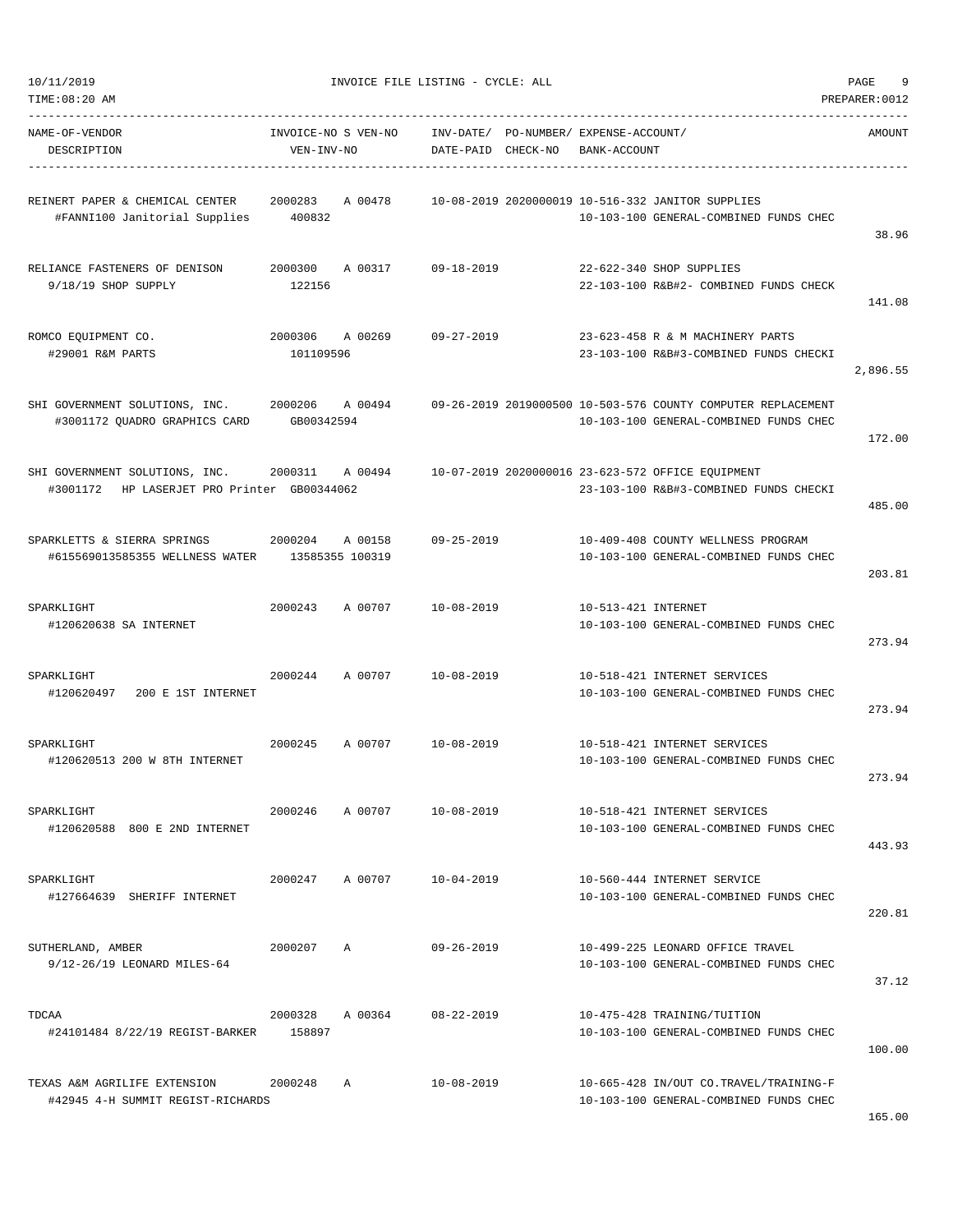-----------------------------------------------------------------------------------------------------------------------------------

TIME:08:20 AM PREPARER:0012

NAME-OF-VENDOR INVOICE-NO S VEN-NO INV-DATE/ PO-NUMBER/ EXPENSE-ACCOUNT/ AMOUNT DESCRIPTION VEN-INV-NO DATE-PAID CHECK-NO BANK-ACCOUNT ----------------------------------------------------------------------------------------------------------------------------------- TEXAS ASSOCIATION OF COUNTIES 2000249 A 00202 10-01-2019 10-406-487 TRAILER/AUTO INSURANCE #0740 AUTO LIABILITY NRCN-26798-AL/AP 10-103-100 GENERAL-COMBINED FUNDS CHEC 592.00 TEXAS ASSOCIATION OF COUNTIES 2000250 A 00202 10-01-2019 10-590-487 AUTOMOBILE INSURANCE #0740 AUTO LIABILITY NRCN-26798-AL/AP 10-103-100 GENERAL-COMBINED FUNDS CHEC 188.00 TEXAS ASSOCIATION OF COUNTIES 2000251 A 00202 10-01-2019 10-591-487 AUTOMOBILE INSURANCE #0740 AUTO LIABILITY NRCN-26798-AL/AP 10-103-100 GENERAL-COMBINED FUNDS CHEC 247.00 TEXAS ASSOCIATION OF COUNTIES 2000252 A 00202 10-01-2019 10-560-487 AUTOMOBILE INSURANCE #0740 AUTO LIABILITY NRCN-26798-AL/AP 10-103-100 GENERAL-COMBINED FUNDS CHEC 9,816.00 TEXAS ASSOCIATION OF COUNTIES 2000253 A 00202 10-01-2019 10-552-487 AUTO INSURANCE #0740 AUTO LIABILITY NRCN-26798-AL/AP 10-103-100 GENERAL-COMBINED FUNDS CHEC 403.00 TEXAS ASSOCIATION OF COUNTIES 2000254 A 00202 10-01-2019 21-621-482 INSURANCE #0740 AUTO LIABILITY NRCN-26798-AL/AP 21-103-100 R&B#1-COMBINED FUNDS CHECKI 1,474.50 TEXAS ASSOCIATION OF COUNTIES 2000255 A 00202 10-01-2019 22-622-482 INSURANCE #0740 AUTO LIABILITY NRCN-26798-AL/AP 22-103-100 R&B#2- COMBINED FUNDS CHECK 4,430.83 TEXAS ASSOCIATION OF COUNTIES 2000256 A 00202 10-01-2019 23-623-482 INSURANCE #0740 AUTO LIABILITY NRCN-26798-AL/AP 23-103-100 R&B#3-COMBINED FUNDS CHECKI 4,077.83 TEXAS ASSOCIATION OF COUNTIES 2000257 A 00202 10-01-2019 24-624-482 INSURANCE #0740 AUTO LIABILITY NRCN-26798-AL/AP 24-103-100 R&B#4- COMBINED FUNDS CHECK 1,744.84 TEXAS ASSOCIATION OF COUNTIES 2000258 A 00202 10-01-2019 10-409-484 GENERAL LIABILITY INSURANCE #0740 GENERAL LIABILITY NRCN-26798-GL 10-103-100 GENERAL-COMBINED FUNDS CHEC 7,073.00 TEXAS ASSOCIATION OF COUNTIES 2000259 A 00202 10-01-2019 85-520-484 GENERAL LIABILITY INSURANCE #0740 GENERAL LIABILITY NRCN-26798-GL 85-103-100 LAKE FANNIN-COMBINED FUNDS 2,104.00 TEXAS ASSOCIATION OF COUNTIES 2000260 A 00202 10-01-2019 10-560-488 LAW ENFORCEMENT INSURANCE #0740 LAW ENFORCEMENT LIABILITY NRCN-26798-LE 10-103-100 GENERAL-COMBINED FUNDS CHEC 13,605.56 TEXAS ASSOCIATION OF COUNTIES 2000261 A 00202 10-01-2019 10-551-488 LAW ENFORCEMENT PROF. INS #0740 LAW ENFORCEMENT LIABILITY NRCN-26798-LE 10-103-100 GENERAL-COMBINED FUNDS CHEC 463.00 TEXAS ASSOCIATION OF COUNTIES 2000262 A 00202 10-01-2019 10-552-488 LAW ENFOREMENT PROF. INS. #0740 LAW ENFORCEMENT LIABILITY NRCN-26798-LE 10-103-100 GENERAL-COMBINED FUNDS CHEC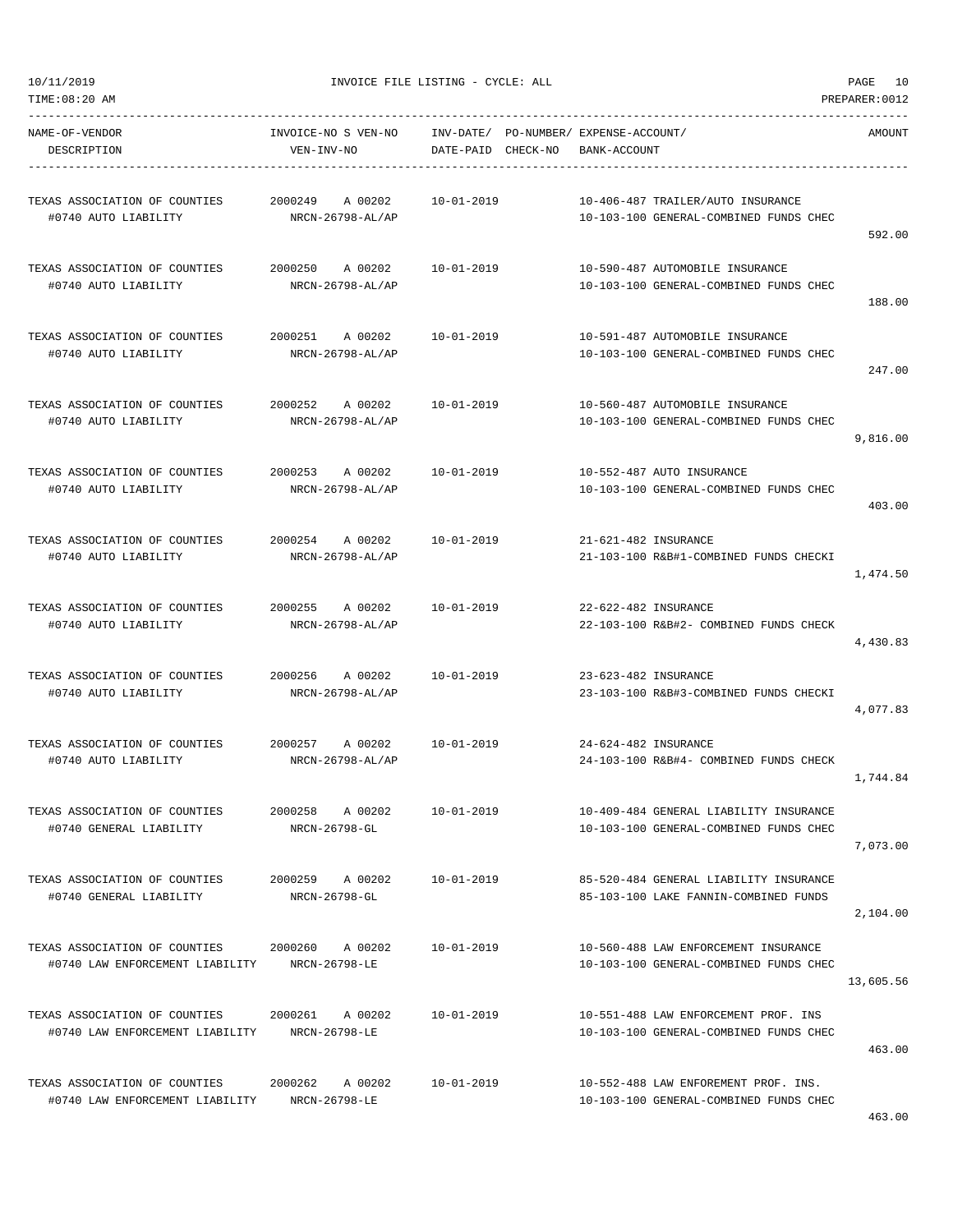| NAME-OF-VENDOR<br>DESCRIPTION                                                   | INVOICE-NO S VEN-NO<br>VEN-INV-NO   | INV-DATE/ PO-NUMBER/ EXPENSE-ACCOUNT/<br>DATE-PAID CHECK-NO | BANK-ACCOUNT                                                                     | AMOUNT    |
|---------------------------------------------------------------------------------|-------------------------------------|-------------------------------------------------------------|----------------------------------------------------------------------------------|-----------|
| TEXAS ASSOCIATION OF COUNTIES<br>#0740 LAW ENFORCEMENT LIABILITY                | 2000263<br>A 00202<br>NRCN-26798-LE | $10 - 01 - 2019$                                            | 10-553-488 LAW ENFORCEMENT PROF. INS<br>10-103-100 GENERAL-COMBINED FUNDS CHEC   | 463.00    |
| TEXAS ASSOCIATION OF COUNTIES<br>#0740 PUBLIC OFFICIALS LIABILITY               | 2000264<br>A 00202<br>NRCN-26798-PO | $10 - 01 - 2019$                                            | 10-409-483 PUBLIC OFFICIALS INS.<br>10-103-100 GENERAL-COMBINED FUNDS CHEC       | 14,834.48 |
| TEXAS ASSOCIATION OF COUNTIES<br>#0740 PUBLIC OFFICIALS LIABILITY NRCN-26798-PO | 2000265<br>A 00202                  | 10-01-2019                                                  | 21-621-482 INSURANCE<br>21-103-100 R&B#1-COMBINED FUNDS CHECKI                   | 1,303.13  |
| TEXAS ASSOCIATION OF COUNTIES<br>#0740 PUBLIC OFFICIALS LIABILITY               | 2000266<br>A 00202<br>NRCN-26798-PO | $10 - 01 - 2019$                                            | 22-622-482 INSURANCE<br>22-103-100 R&B#2- COMBINED FUNDS CHECK                   | 1,303.13  |
| TEXAS ASSOCIATION OF COUNTIES<br>#0740 PUBLIC OFFICIALS LIABILITY               | 2000267<br>A 00202<br>NRCN-26798-PO | 10-01-2019                                                  | 23-623-482 INSURANCE<br>23-103-100 R&B#3-COMBINED FUNDS CHECKI                   | 1,303.13  |
| TEXAS ASSOCIATION OF COUNTIES<br>#0740 PUBLIC OFFICIALS LIABILITY NRCN-26798-PO | 2000268<br>A 00202                  | $10 - 01 - 2019$                                            | 24-624-482 INSURANCE<br>24-103-100 R&B#4- COMBINED FUNDS CHECK                   | 1,303.13  |
| TEXAS ASSOCIATION OF COUNTIES<br>#231860 2/3-6/20 REGIST. BIGGAR                | 2000284<br>A 00298<br>292847        | $10 - 09 - 2019$                                            | 10-403-427 OUT OF COUNTY TRAVEL/TRAINI<br>10-103-100 GENERAL-COMBINED FUNDS CHEC | 200.00    |
| TEXAS ASSOCIATION OF COUNTIES<br>#231860 2/3-6/20 REGIST. FRAZIER               | 2000285<br>A 00298<br>292848        | $10 - 09 - 2019$                                            | 10-403-427 OUT OF COUNTY TRAVEL/TRAINI<br>10-103-100 GENERAL-COMBINED FUNDS CHEC | 200.00    |
| TEXHOMA LIMESTONE, INC.<br>9/23-28/19 ROCK & GRAVEL-HAULING 7602                | 2000292<br>A 00265                  | 09-28-2019                                                  | 21-621-341 R & B MAT. ROCK & GRAVEL<br>21-103-100 R&B#1-COMBINED FUNDS CHECKI    | 445.11    |
| TEXHOMA LIMESTONE, INC.<br>9/23-28/19 ROCK & GRAVEL-HAULING                     | 2000318<br>A 00265<br>7594          | $09 - 30 - 2019$                                            | 24-624-341 R & B MAT. ROCK & GRAVEL<br>24-103-100 R&B#4- COMBINED FUNDS CHECK    | 4,248.61  |
| THE FANNIN COUNTY LEADER<br>9/30/19 BIDS/NOTICES-ELECTIONS                      | 2000209<br>A 00627 09-30-2019       |                                                             | 10-404-430 BIDS AND NOTICES<br>10-103-100 GENERAL-COMBINED FUNDS CHEC            | 55.04     |
| THE FANNIN COUNTY LEADER<br>9/30/19 BIDS/NOTICES-EMPLOYMENT                     | A 00627<br>2000210                  | $09 - 30 - 2019$                                            | 10-409-430 BIDS & NOTICES<br>10-103-100 GENERAL-COMBINED FUNDS CHEC              | 37.84     |
| THE FANNIN COUNTY LEADER<br>9/30/19 AUCTION AD                                  | 2000293<br>A 00627                  | 09-30-2019                                                  | 21-621-430 BIDS, NOTICES & PERMITS<br>21-103-100 R&B#1-COMBINED FUNDS CHECKI     | 82.56     |
| THE LAW OFFICE OF BEVERLEY L ROGERS 2000208<br>38477 MAP/SAP DST CT             | A 00282                             | 09-04-2019                                                  | 10-435-436 ATTORNEY FEES- CPS CASES<br>10-103-100 GENERAL-COMBINED FUNDS CHEC    | 225.00    |

TIME:08:20 AM PREPARER:0012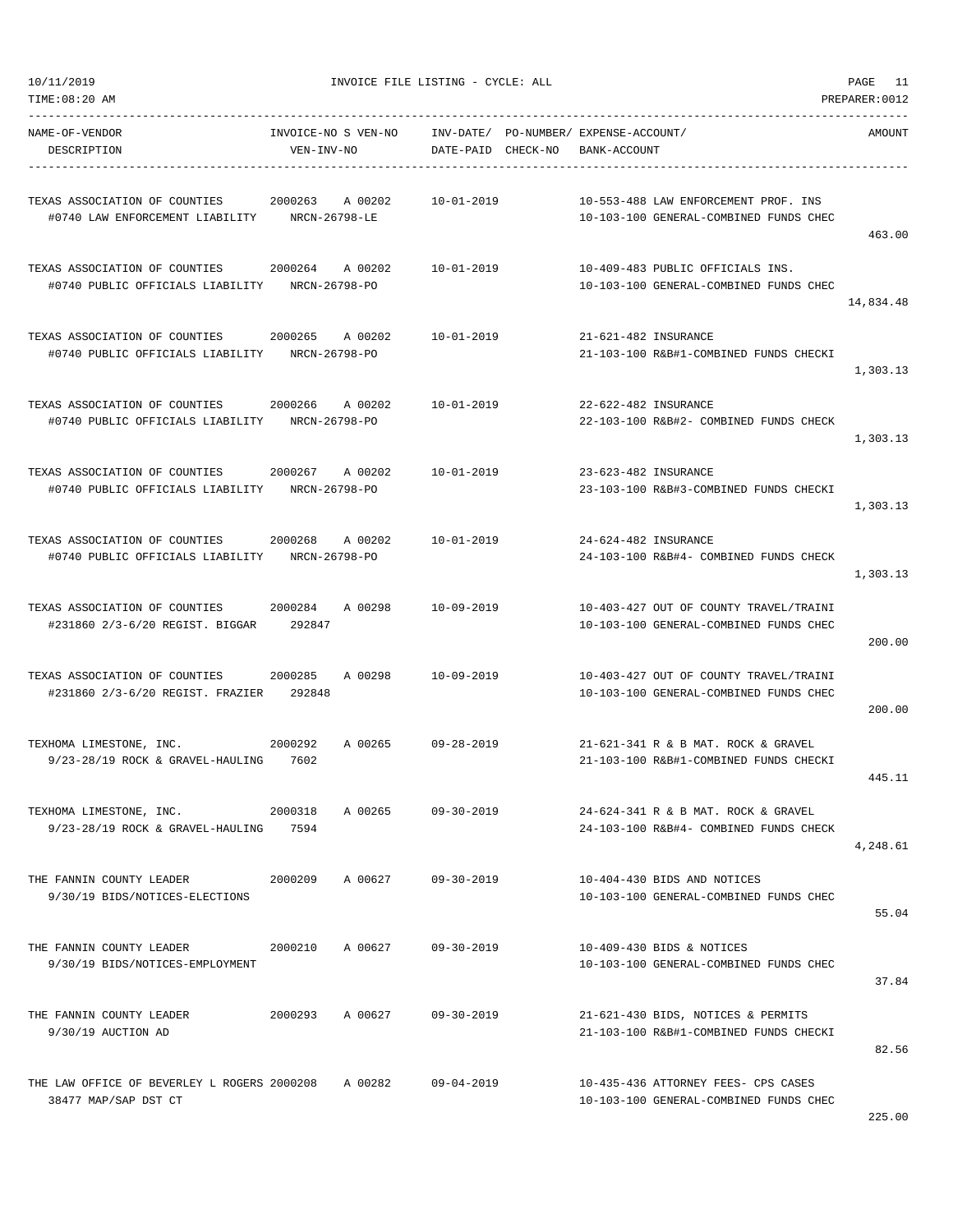TIME:08:20 AM PREPARER:0012

| NAME-OF-VENDOR<br>DESCRIPTION | INVOICE-NO S VEN-NO<br>VEN-INV-NO |         | INV-DATE/ PO-NUMBER/ EXPENSE-ACCOUNT/<br>DATE-PAID<br>CHECK-NO |  | BANK-ACCOUNT | <b>AMOUNT</b>                          |                                       |
|-------------------------------|-----------------------------------|---------|----------------------------------------------------------------|--|--------------|----------------------------------------|---------------------------------------|
|                               |                                   |         |                                                                |  |              |                                        |                                       |
| THE WAREHOUSE                 | 2000211                           | A 00245 | $09 - 30 - 2019$                                               |  |              | 10-560-311 POSTAL EXPENSES             |                                       |
| #4540 SEPT POSTAGE            |                                   |         |                                                                |  |              | 10-103-100 GENERAL-COMBINED FUNDS CHEC |                                       |
|                               |                                   |         |                                                                |  |              |                                        | 90.62                                 |
| WEED, REBEKKAH                | 2000323                           | A       | $10 - 06 - 2019$                                               |  |              | 85-520-186 DEPOSIT REFUND              |                                       |
| 10/4-6/19 DEPOSIT REFUND-WEED |                                   |         |                                                                |  |              | 85-103-100 LAKE FANNIN-COMBINED FUNDS  |                                       |
|                               |                                   |         |                                                                |  |              |                                        | 150.00                                |
| YOUNG, GAIL                   | 2000269                           | A       | $10 - 07 - 2019$                                               |  |              | 10-499-427 OUT OF COUNTY TRAVEL/TRAINI |                                       |
| 10/22/19 TRAVEL-MILES         |                                   |         |                                                                |  |              | 10-103-100 GENERAL-COMBINED FUNDS CHEC |                                       |
|                               |                                   |         |                                                                |  |              |                                        | $\Lambda$ $\Omega$ $\Lambda$ $\Gamma$ |